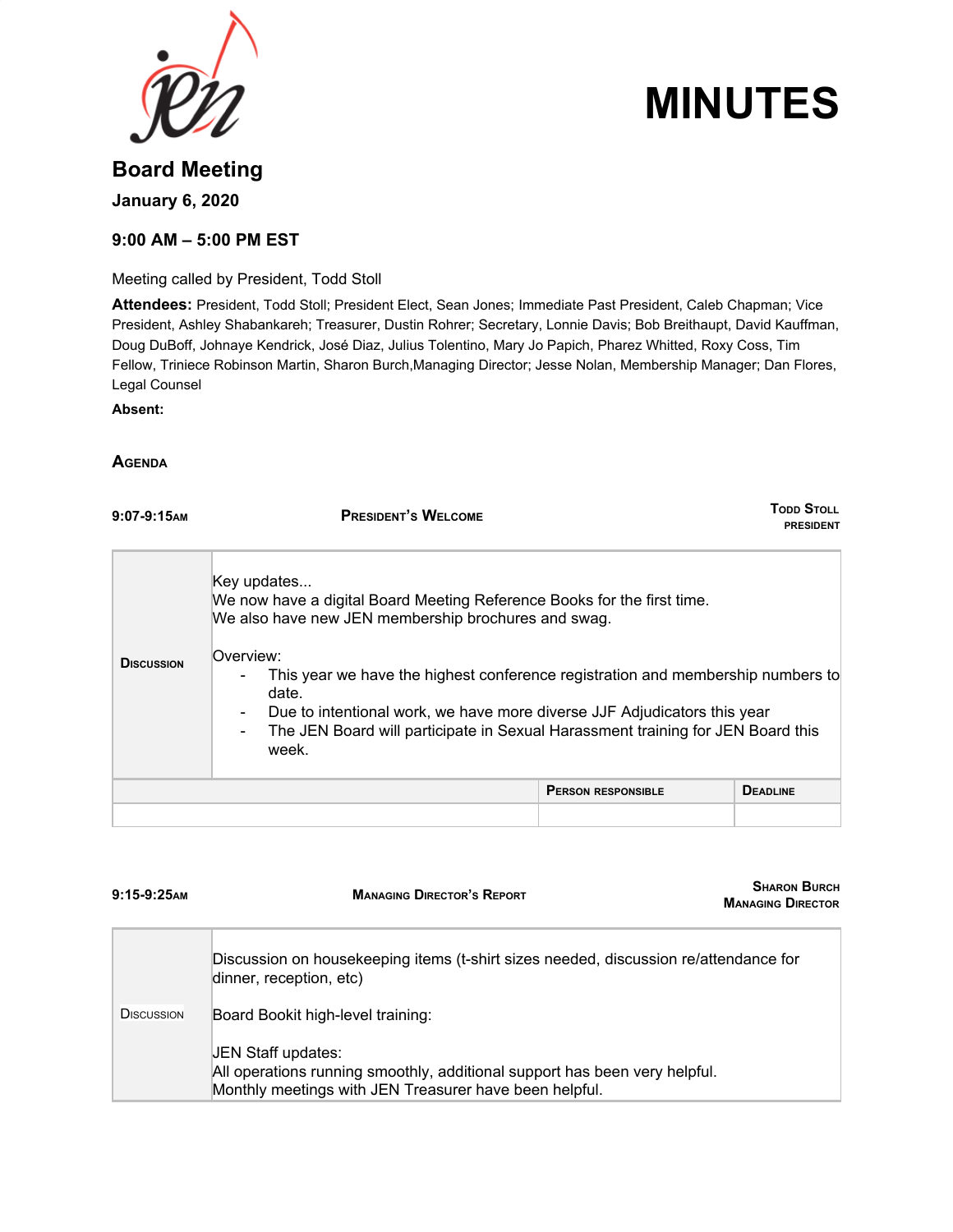|                                                  | Audit & Risk Committee- Tim Fellow is the new Chair of this committee. The audit process<br>is much more detailed as the organization grows. Overall, the audit process went well.<br>Insurance agent is Andrew Sumati - JEN is fully covered.<br>Community Engagement and Outreach- Standard Operations procedures have been<br>lestablished.                                            |                 |  |
|--------------------------------------------------|-------------------------------------------------------------------------------------------------------------------------------------------------------------------------------------------------------------------------------------------------------------------------------------------------------------------------------------------------------------------------------------------|-----------------|--|
|                                                  | Asana is the project managment online application used to organize JEN operations; a<br>comprehensive manual is being created as we go along, and collect operational data.<br>Young composers Showcase - we have seven participants. Coordinator, Dave Folder, has<br>made it what it is today. Ryan Middagh will be assuming the coordinator position following<br>the 2020 conference. |                 |  |
|                                                  | Standard Operating procedures work is currently underway.<br>Membership: 4100 estimated currently, thanks to Jesse, Membership Manager.                                                                                                                                                                                                                                                   |                 |  |
| <b>ACTION ITEMS</b><br><b>PERSON RESPONSIBLE</b> |                                                                                                                                                                                                                                                                                                                                                                                           | <b>DEADLINE</b> |  |

| <b>DUSTIN ROHRER</b><br><b>FINANCE REPORT</b><br><b>TREASURER</b>                                                                                                                                              |
|----------------------------------------------------------------------------------------------------------------------------------------------------------------------------------------------------------------|
| Audit process completed! It was a more detailed process this year. Audited financial statements<br>available in JENI and JEN Website.                                                                          |
| • Overall: Net Revenue (profit) is ~30% higher than budget YTD through<br>We are experiencing a year of growth. Membership numbers are as forecasted.                                                          |
| December $(\sim$ \$150k vs budget of $\sim$ \$115k)<br>• Strong membership and conference revenues have driven higher net revenues despite higher than<br>budgeted expenditures                                |
| • Revenues: ~25% higher than budget YTD through December<br>• YTD membership revenues and event revenue ~20-30% higher than last<br>year; 2x number of paid pre-registered conference attendees from last year |
| • Dec variance primarily driven by timing of Hal Leonard/Herb Alpert foundation grants (is reflected in<br>Dec vs Nov as forecasted)                                                                           |
| Expenditures: ~20% higher than budget YTD through December<br>• YTD contract services and event production expenses are the main drivers of variance<br>What does this look like moving forward?               |
| • December 2019 expenses were in line with the budget.                                                                                                                                                         |
| • Plan for budgeting process reviewed – preliminary meetings to start in January<br>• Endowment next steps:                                                                                                    |
| Conversation with lawyers last week to find pro-bono legal counsel<br>Meeting on Investment Policy this week                                                                                                   |
|                                                                                                                                                                                                                |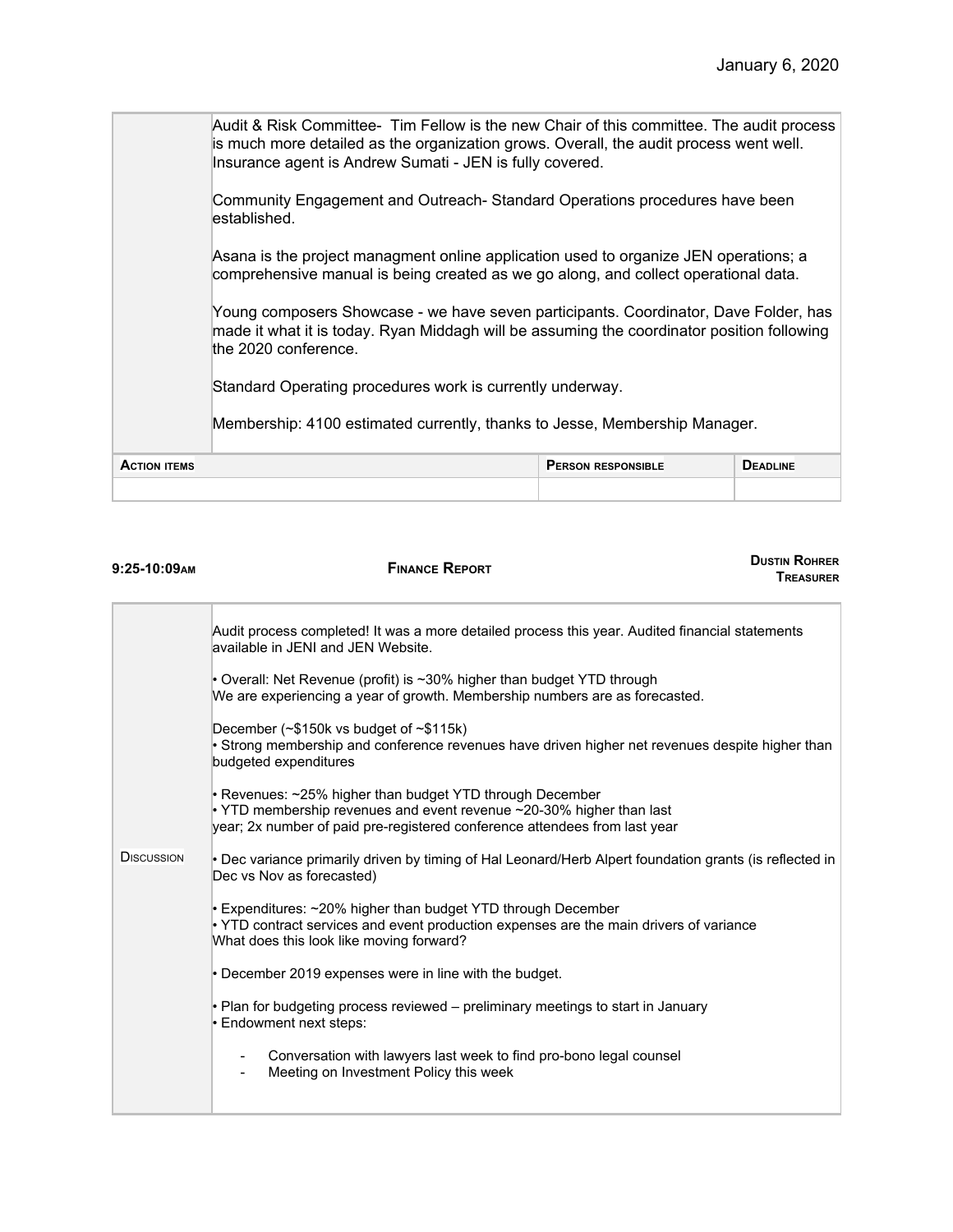|                     | Additional discussion led by President, Todd Stoll:<br>Discussion regarding location of conference. Should we be in New Orleans each year?<br>2021- Louisville<br>2022- Dallas<br>2023- Orlando<br>2024- New Orleans<br>2025- Atlanta<br>2026-DC<br>NCAA branding will be visibly displayed in public space of the hotel during this year's conference. We<br>are working on solutions with hotel management.<br>Reno - \$30K currently owed; there is new personnel at the Grand Sierra. Dan Flores has been<br>managing this correspondence. Hotel will work to sell the room block over the next two years. May be<br>revisited if block is not sold. |                           |                 |
|---------------------|----------------------------------------------------------------------------------------------------------------------------------------------------------------------------------------------------------------------------------------------------------------------------------------------------------------------------------------------------------------------------------------------------------------------------------------------------------------------------------------------------------------------------------------------------------------------------------------------------------------------------------------------------------|---------------------------|-----------------|
| <b>ACTION ITEMS</b> |                                                                                                                                                                                                                                                                                                                                                                                                                                                                                                                                                                                                                                                          | <b>PERSON RESPONSIBLE</b> | <b>DEADLINE</b> |
|                     |                                                                                                                                                                                                                                                                                                                                                                                                                                                                                                                                                                                                                                                          |                           |                 |

| 10:09-10:16AM       | <b>AUDIT &amp; RISK REPORT</b>                                                                                                                                                                                                                                                                                                                                                                                                                                                                                                                                                     |                           | <b>TIM FELLOW</b> |
|---------------------|------------------------------------------------------------------------------------------------------------------------------------------------------------------------------------------------------------------------------------------------------------------------------------------------------------------------------------------------------------------------------------------------------------------------------------------------------------------------------------------------------------------------------------------------------------------------------------|---------------------------|-------------------|
| <b>DISCUSSION</b>   | What is Audit & Risk Committee responsible for:<br>Annual Audits - owned by this committee<br>$\bullet$<br>Conflict of Interest issues - statements signed by Board members<br>Insurance contracts - responsible w Andrew and Dan to insure appropriate coverage, D&O<br>insurance, etc.<br>Behavioral and Sexual Harassment training, issues, and protection for all involved.<br>$\bullet$<br>*President Stoll suggest that JEN should also have a "Protection of Minors" policy in place.<br>Will be working on cash handling policy to bring forth more structure and control. |                           |                   |
| <b>ACTION ITEMS</b> |                                                                                                                                                                                                                                                                                                                                                                                                                                                                                                                                                                                    | <b>PERSON RESPONSIBLE</b> | <b>DEADLINE</b>   |
|                     |                                                                                                                                                                                                                                                                                                                                                                                                                                                                                                                                                                                    |                           |                   |

## **10:16-10:37AM BREAK**

**CODE OF ETHICS/BEHAVIOR POLICY FOR JEN PERFORMERS/PRESENTERS (SUBMITTERS)**

**TODD STOLL PRESIDENT**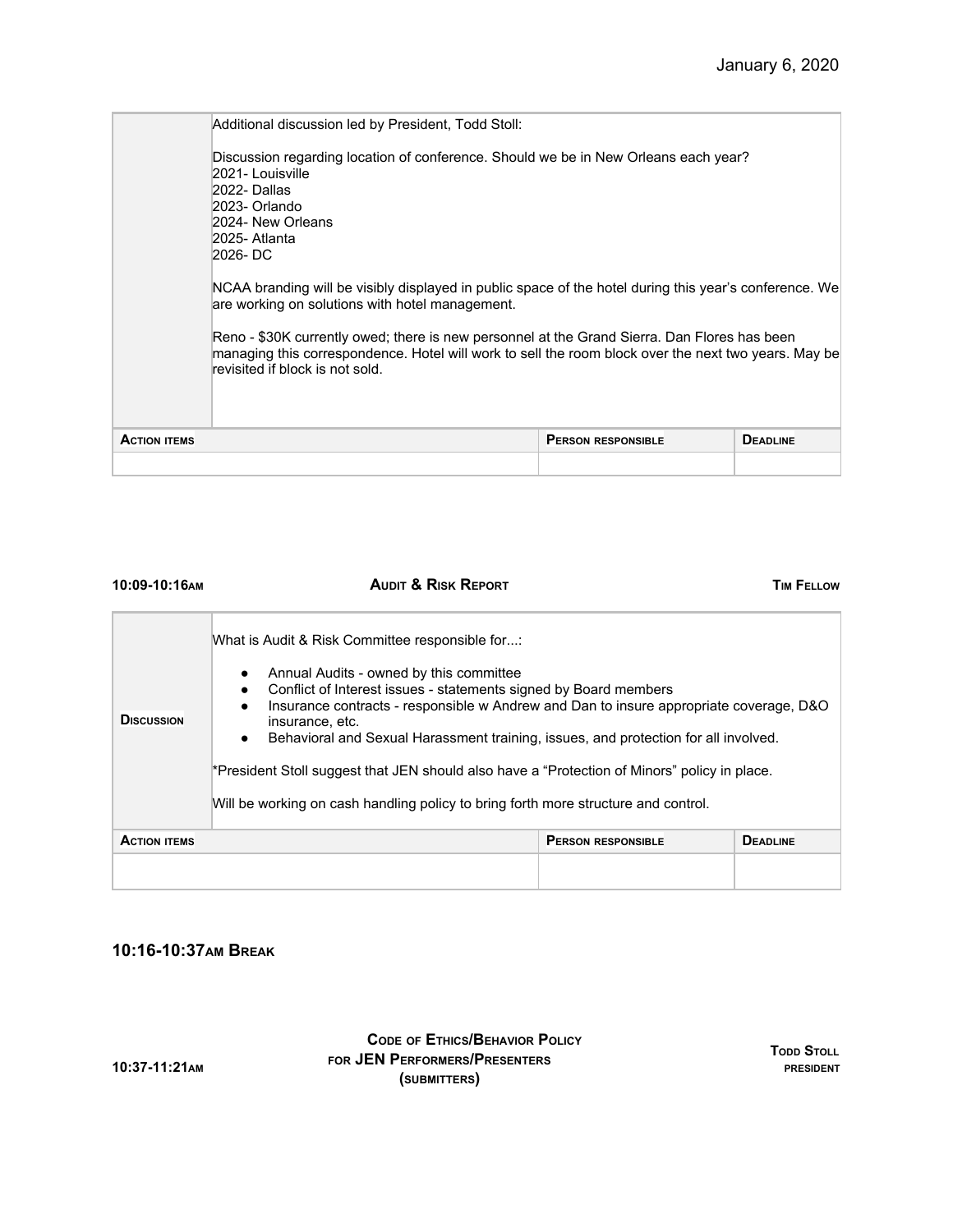|                   | It was suggested that a Code of conduct/ethics signed by all artists and exhibitors in the<br>application process.<br>Waiver added that states that JEN is not responsible for their behavior at the conference.<br>Add a check off list for the JEN Board. Questions around organizational accountability.<br>Board members can "flag" individuals for further discussion, then make a decision on our<br>stance. A process will be solidified. JEN Board has the right of refusal when issues arise.<br>Julius Tolentino suggests background checks for the Board as well.<br>How do we protect ourselves from financial responsibility (cancelled flights, hotels, etc.)?<br>Jose Diaz suggests incorporating recommendation letters (online form) for artists.<br>Moving forward, the President's letter will also address diversity and inclusion issues. |
|-------------------|----------------------------------------------------------------------------------------------------------------------------------------------------------------------------------------------------------------------------------------------------------------------------------------------------------------------------------------------------------------------------------------------------------------------------------------------------------------------------------------------------------------------------------------------------------------------------------------------------------------------------------------------------------------------------------------------------------------------------------------------------------------------------------------------------------------------------------------------------------------|
|                   | Diversity and Inclusion Committee will clean up wording on the proposed code of<br>professional conduct, below.                                                                                                                                                                                                                                                                                                                                                                                                                                                                                                                                                                                                                                                                                                                                                |
|                   | For discussion:                                                                                                                                                                                                                                                                                                                                                                                                                                                                                                                                                                                                                                                                                                                                                                                                                                                |
|                   | Code of ethics and professional conduct                                                                                                                                                                                                                                                                                                                                                                                                                                                                                                                                                                                                                                                                                                                                                                                                                        |
| <b>DISCUSSION</b> | 1. Be Inclusive<br>JEN welcomes and supports people of all backgrounds and identities. This includes, but<br>is not limited to; members of any sexual orientation, gender identity and expression,<br>race, ethnicity, culture, national origin, social and economic class, educational level,<br>color, immigration status, sex, age, size, family status, political belief, religion, and<br>mental and physical ability.                                                                                                                                                                                                                                                                                                                                                                                                                                    |
|                   | 2. Be considerate<br>As members of the jazz community we all depend on each other to produce the best<br>educational conference we can. Your decisions will affect students, colleagues, artists,<br>guests and supporters; you should take those consequences into account when<br>interacting with each other.                                                                                                                                                                                                                                                                                                                                                                                                                                                                                                                                               |
|                   | 3. Be respectful<br>We won't all agree all the time, but disagreement is no excuse for disrespectful<br>behavior. We all experience frustration from time to time, but we cannot allow that<br>Frustration to become personal attacks. An environment where people feel uncomfortable<br>or threatened is not a productive or creative one.                                                                                                                                                                                                                                                                                                                                                                                                                                                                                                                    |
|                   | 4. Choose your words and actions carefully<br>Always conduct yourself professionally. Be kind to others. Do not insult or put down<br>others. Harassment and exclusionary behavior aren't acceptable. In general, if someone<br>asks you to stop doing something, then stop. This includes, but is not limited to:<br>• Threats of violence.<br>·Insubordination                                                                                                                                                                                                                                                                                                                                                                                                                                                                                               |
|                   | • Discriminatory jokes and language.<br>•Sharing sexually explicit or violent material via electronic devices or other means.<br>•Personal insults, especially those using racist or sexist terms.<br>• Unwelcome sexual attention.<br>• Advocating for, or encouraging, any of the above behavior.                                                                                                                                                                                                                                                                                                                                                                                                                                                                                                                                                            |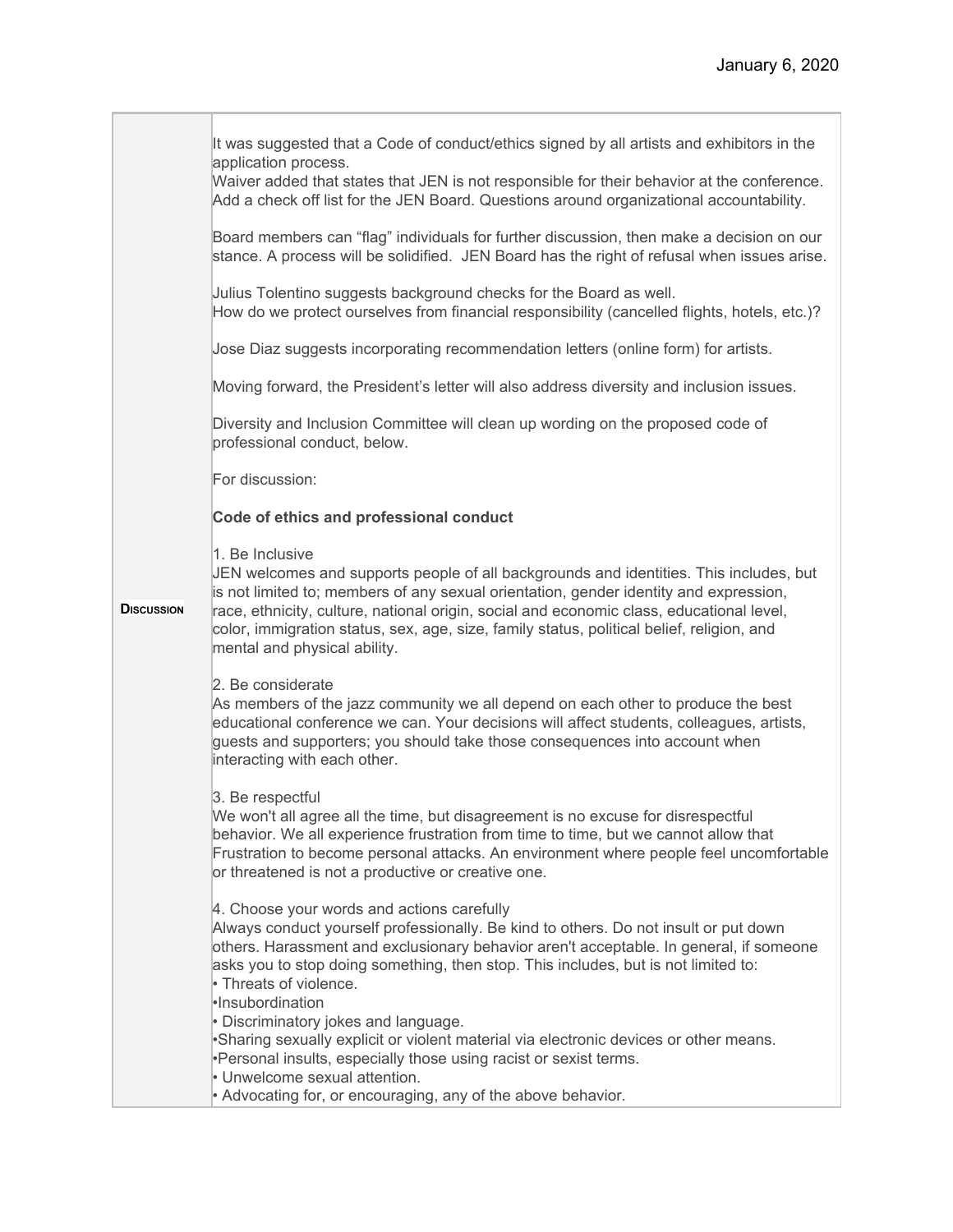|                     | 5. Resolve conflicts constructively<br>When we disagree, try to understand why. Differences of opinion and disagreements<br>are mostly unavoidable. What is important is that we resolve disagreements and<br>differing views constructively |                           |                 |
|---------------------|----------------------------------------------------------------------------------------------------------------------------------------------------------------------------------------------------------------------------------------------|---------------------------|-----------------|
| <b>ACTION ITEMS</b> |                                                                                                                                                                                                                                              | <b>PERSON RESPONSIBLE</b> | <b>DEADLINE</b> |
|                     |                                                                                                                                                                                                                                              |                           |                 |

#### **COMMUNITY ENGAGEMENT/ OUTREACH REPORT**

**11:21-11:45AM**

**MARY JO PAPICH, CHAIR**

|                   | "Outreach", changed to "Community Engagement"                                                                                                                                                                                                                                |
|-------------------|------------------------------------------------------------------------------------------------------------------------------------------------------------------------------------------------------------------------------------------------------------------------------|
|                   | COMMITTEE KEY INITIATIVES:CONFERENCE OUTREACH/COMMUNITY<br><b>ENGAGEMENT</b>                                                                                                                                                                                                 |
|                   | 2019-2020 Initiatives Outreach/Community Engagement/JAZZ2U                                                                                                                                                                                                                   |
|                   | 1. Work on developing a long-term sustainability plan for the JAZZ2U program, consider<br>making the fundraising Scholarship Concert the Scholarship/Outreach/Community<br>Engagement Concert and donation plan.                                                             |
|                   | Reapply for the JAZZ2U grant with Herb Alpert Foundation (Received \$140,000 total since<br>$2013$ ).                                                                                                                                                                        |
| <b>DISCUSSION</b> | 2. Continue community engagement/outreach in host conference cities with placement of<br>conference musicians in area schools and community venues.                                                                                                                          |
|                   | 3. Explore global opportunities for JEN outreach and expansion. (Discussing possible<br>European JEN conference opportunities).                                                                                                                                              |
|                   | It's going to be the best year yet! We are working with the terrific Sonya Robinson and<br>Jonathan Bloom of ArtistCorps here in NOLA, with extra assistance for board member,<br>Ashley Shabankareh, to place volunteer artists in area schools and various city locations. |
|                   | We have 12 artists going into sites that include:<br>Einstein<br><b>KIPP</b>                                                                                                                                                                                                 |
|                   | Encore Academy<br>NO Jazz Museum<br><b>Jazz Historical Park</b>                                                                                                                                                                                                              |
|                   | Loyola<br><b>Habitat for Humanity</b>                                                                                                                                                                                                                                        |
|                   |                                                                                                                                                                                                                                                                              |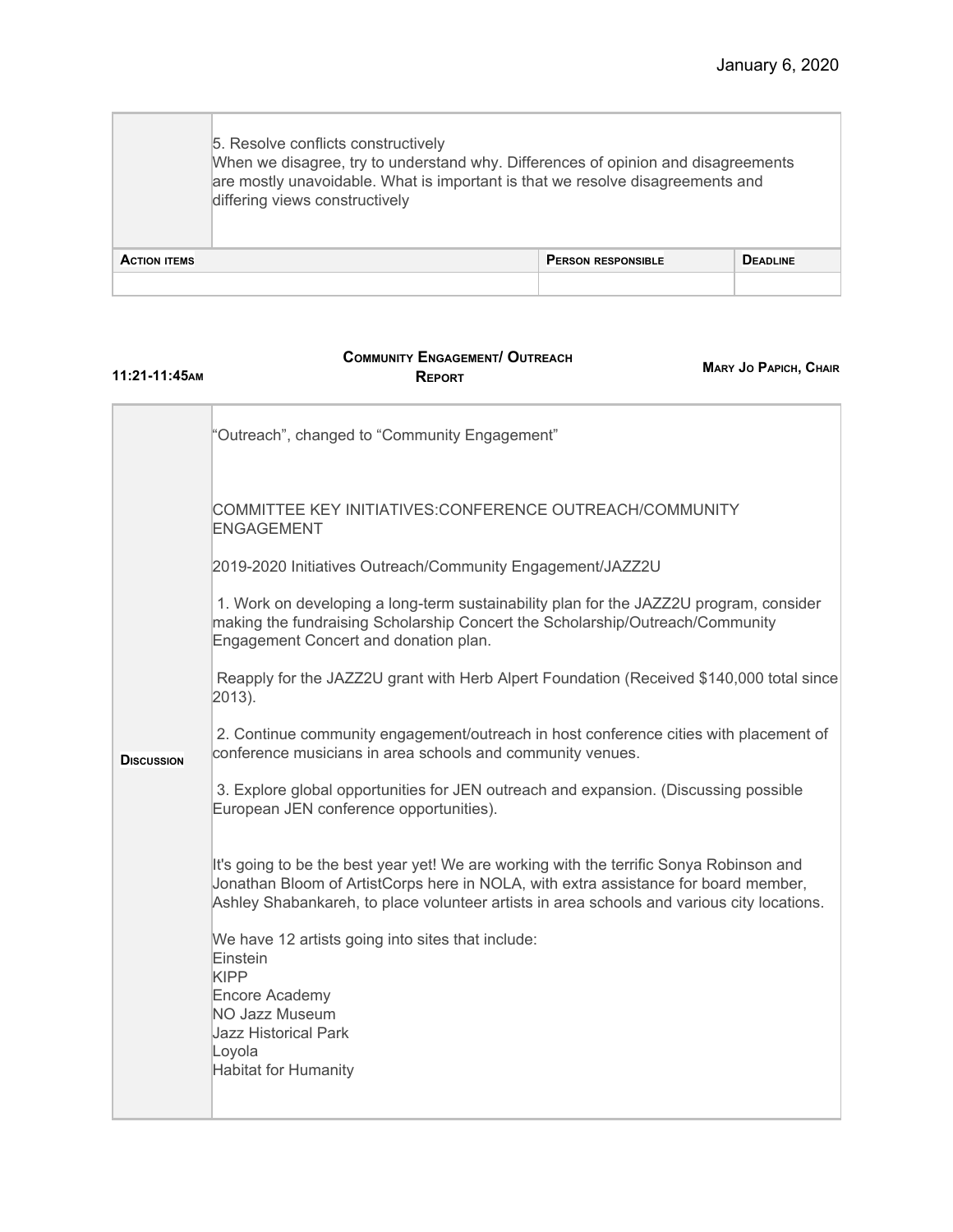|                     | JAZZ2U REGRANTING PROGRAM<br>Latest JAZZ2U info and global outreach initiatives are posted in Outreach files.<br>Good news - We have received a \$25,000 grant from The Herb Alpert Foundation for next<br>vear 2020! |                           |                 |
|---------------------|-----------------------------------------------------------------------------------------------------------------------------------------------------------------------------------------------------------------------|---------------------------|-----------------|
|                     | Notification was lateSonya has been in the hospital recently.<br>Maurie Bell (JazzSlam) will donate pilot for show here in NOLA, this week and January.                                                               |                           |                 |
|                     | Conference Outreach since inception is over 20K reached.<br>TOTAL 63,129 JAZZ2U audience reached                                                                                                                      |                           |                 |
|                     | Grant cycles:<br>Chapters- January open date will be established<br>Feb - August 1st                                                                                                                                  |                           |                 |
| <b>ACTION ITEMS</b> |                                                                                                                                                                                                                       | <b>PERSON RESPONSIBLE</b> | <b>DEADLINE</b> |
|                     |                                                                                                                                                                                                                       |                           |                 |

#### **JAZZ2<sup>U</sup> PROGRAM REPORT**

| <b>DISCUSSION</b>   |                           |                 |
|---------------------|---------------------------|-----------------|
| <b>ACTION ITEMS</b> | <b>PERSON RESPONSIBLE</b> | <b>DEADLINE</b> |
|                     |                           |                 |
|                     |                           |                 |

| 11:45-12:00PM     | <b>2020 JENERATIONS JAZZ FESTIVAL REPORT</b>                                                                                                                                                                                                                        | <b>Todd Stolls</b> |
|-------------------|---------------------------------------------------------------------------------------------------------------------------------------------------------------------------------------------------------------------------------------------------------------------|--------------------|
|                   | JJF numbers are through the roof this year!                                                                                                                                                                                                                         |                    |
|                   | Caleb Chapman - When we introduced JJF, it was educator heavy. He would love to see<br>5K students at the conference, where students outnumber the educators.<br>We can consider adding an extra day moving forward. Will speak with Lou Fisher about<br>logistics. |                    |
| <b>DISCUSSION</b> | COMMITTEE KEY INITIATIVES: Provide quality performance opportunities and clinic<br>opportunities for student ensembles that participate at the JEN Conferences.                                                                                                     |                    |
|                   | <b>STRATEGIC OBJECTIVES:</b><br>* Expand the JENerations Jazz Festival and increased performance levels through<br>ongoing evaluation.                                                                                                                              |                    |
|                   | * Increase diversity among selected clinicians for the JENerations Jazz Festival.<br>* Detail our committee work on ASANA so future board members and committees can<br>view all attending groups for any conference, clinicians selected for each conference,      |                    |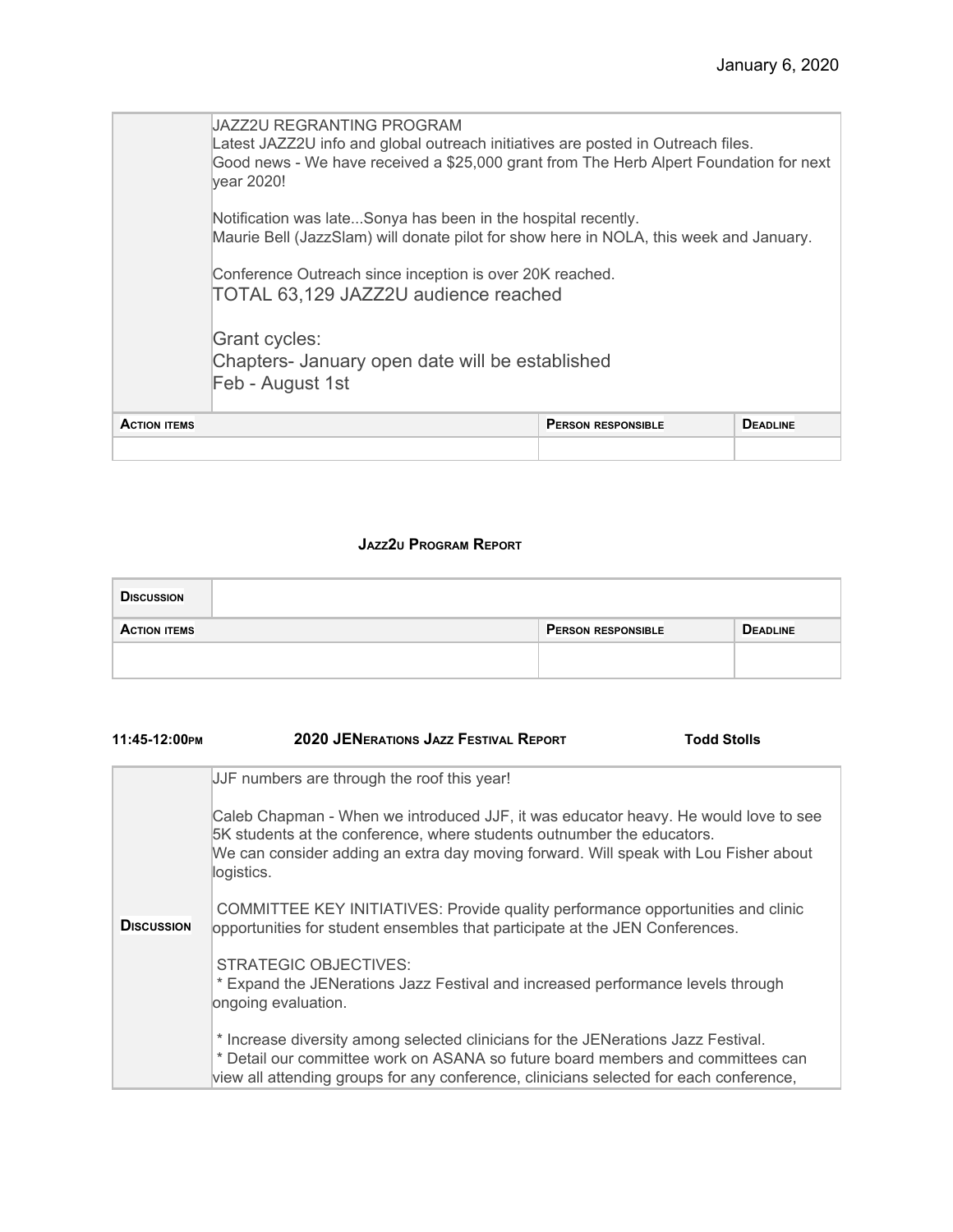|                     | diversity and gender of clinicians, and the committee's process with regards to operating<br>the committee.<br><b>PROGRAM PROCESS:</b><br>Describe a brief overview or summary of action steps for those who may not be aware of<br>the process.<br>• This is now outlined and programmed in ASANA under ""JJF JENerations Jazz Festival"<br>PROGRAM CURRENT STATUS/RESULTS<br>54 PARTICIPATING ENSEMBLES<br>(15 combos, 29 big bands, and 10 vocal groups)<br>OVERVIEW OF 38 INSTRUMENTAL CLINICIANS<br>Male vs Female<br>26 males<br>12 females<br>White vs Non-White (ethnicity is further detailed on the ASANA platform)<br>21 whites |                           |                 |
|---------------------|--------------------------------------------------------------------------------------------------------------------------------------------------------------------------------------------------------------------------------------------------------------------------------------------------------------------------------------------------------------------------------------------------------------------------------------------------------------------------------------------------------------------------------------------------------------------------------------------------------------------------------------------|---------------------------|-----------------|
|                     | 17 non-whites (Non-whites category may include African American, Hispanic, etc)                                                                                                                                                                                                                                                                                                                                                                                                                                                                                                                                                            |                           |                 |
|                     | OVERVIEW OF 28 VOCAL CLINICIANS<br>Male vs Female<br>6 males<br>22 females                                                                                                                                                                                                                                                                                                                                                                                                                                                                                                                                                                 |                           |                 |
|                     | White vs Non-White (ethnicity if further detailed on the ASANA platform)<br>17 whites                                                                                                                                                                                                                                                                                                                                                                                                                                                                                                                                                      |                           |                 |
|                     | 11 non-whites (Non-whites category may include African American, Hispanic, etc)                                                                                                                                                                                                                                                                                                                                                                                                                                                                                                                                                            |                           |                 |
|                     | 2020 List of 54 PARTICIPATING ENSEMBLES<br>(15 combos, 29 big bands, and 10 vocal groups)                                                                                                                                                                                                                                                                                                                                                                                                                                                                                                                                                  |                           |                 |
|                     | Treniece Robinson Martin- Pro participation at the conference was a driver for her<br>excitement about the conference. Are we changing our shift from Pro to Student<br>participation primarily? Is there a trend that is moving to more of a student conference vs.<br>professional conference.                                                                                                                                                                                                                                                                                                                                           |                           |                 |
| <b>ACTION ITEMS</b> |                                                                                                                                                                                                                                                                                                                                                                                                                                                                                                                                                                                                                                            | <b>PERSON RESPONSIBLE</b> | <b>DEADLINE</b> |
|                     |                                                                                                                                                                                                                                                                                                                                                                                                                                                                                                                                                                                                                                            |                           |                 |

| 12:00-12:01PM       | <b>REVIEW/UPDATE CONFLICT OF INTEREST</b><br>POLICY                         |                           | <b>SHARON BURCH</b><br><b>MANAGING DIRECTOR</b> |
|---------------------|-----------------------------------------------------------------------------|---------------------------|-------------------------------------------------|
| <b>DISCUSSION</b>   | Tim will contact those who are missing their Conflict of interest policies. |                           |                                                 |
| <b>ACTION ITEMS</b> |                                                                             | <b>PERSON RESPONSIBLE</b> | <b>DEADLINE</b>                                 |
|                     |                                                                             |                           |                                                 |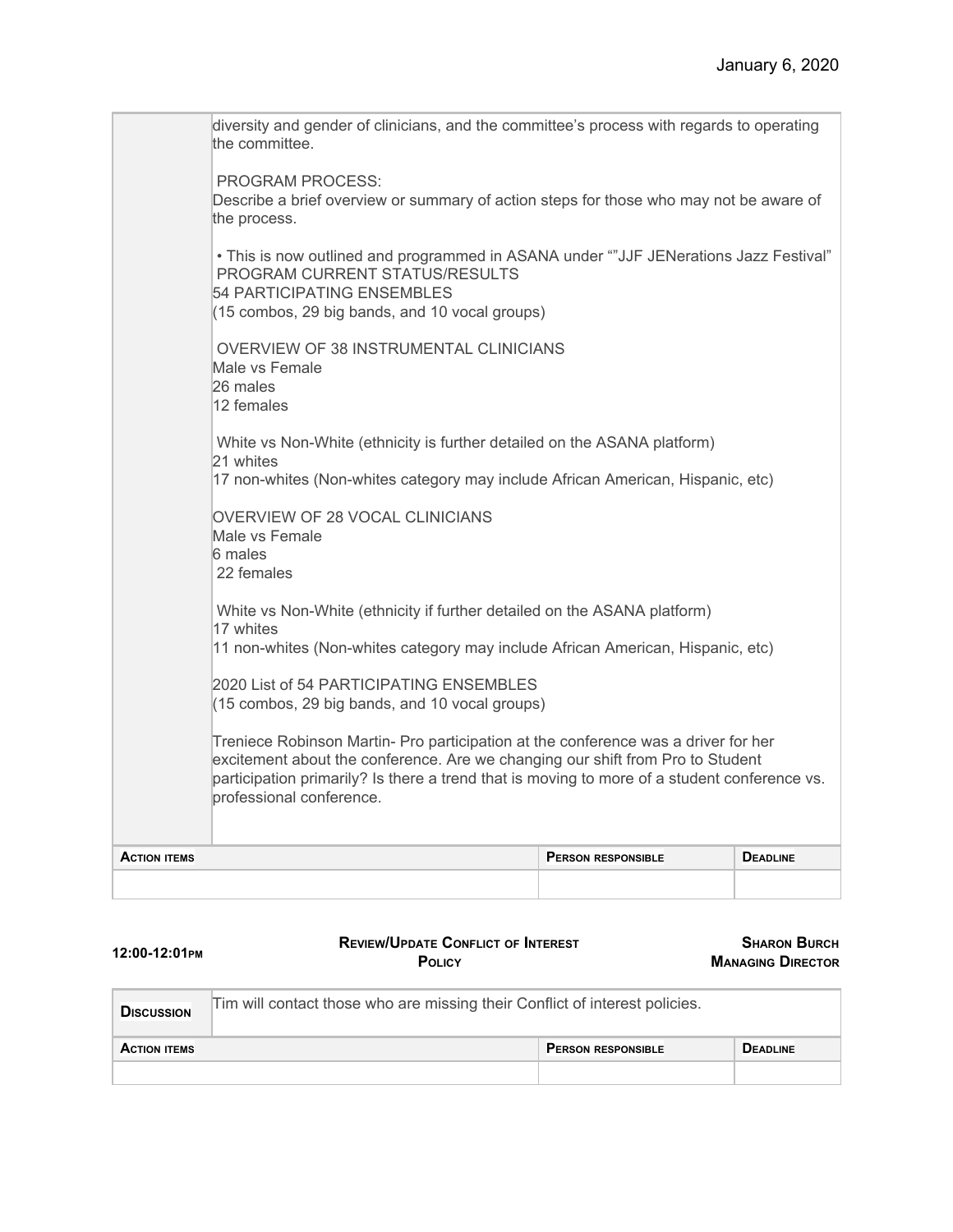# **12:01-1:38PM LUNCH BREAK, STRAND 4, L2**

| 1:38-1:46РМ         | <b>STRATEGIC PLAN</b>                                                                                                                                                                                                                                                                                                                                                                                                                                                                                                                                                                                                                                                                                                                                  |                           | <b>BOB BREITHAUPT, CHAIR</b> |
|---------------------|--------------------------------------------------------------------------------------------------------------------------------------------------------------------------------------------------------------------------------------------------------------------------------------------------------------------------------------------------------------------------------------------------------------------------------------------------------------------------------------------------------------------------------------------------------------------------------------------------------------------------------------------------------------------------------------------------------------------------------------------------------|---------------------------|------------------------------|
| <b>DISCUSSION</b>   | This is the 2nd version of the strategic plan<br>First Strategic plan was 2017<br>Cut and paste from earlier version<br>Homework is to review this document and provide input.<br>1) What do we need to include in this document<br>Reach out to membership via a survey (strategic direction, and other items) about<br>2)<br>the direction of JEN. To encourage involvement<br>During the summer, take input and bring a draft for consideration after EC review.<br>3)<br>Involve the Board in a 2-3 workshop, planning session<br>Take the input and solidify a Strategic plan for 2-5 year utilization (2021-2025)<br>4)<br>The table should be reviewed regularly by the Board to be sure that we are on track and<br>making continual progress. |                           |                              |
| <b>ACTION ITEMS</b> |                                                                                                                                                                                                                                                                                                                                                                                                                                                                                                                                                                                                                                                                                                                                                        | <b>PERSON RESPONSIBLE</b> | <b>DEADLINE</b>              |
|                     | Review this document and provide input.                                                                                                                                                                                                                                                                                                                                                                                                                                                                                                                                                                                                                                                                                                                | JEN Board                 |                              |

| 1:47-2:50PM       | <b>MEMBERSHIP REPORT</b>                                                                                                                                                                                                                                                                                        | <b>JESSE NOLAN, MEMBERSHIP MANAGER</b> |
|-------------------|-----------------------------------------------------------------------------------------------------------------------------------------------------------------------------------------------------------------------------------------------------------------------------------------------------------------|----------------------------------------|
|                   | <b>*** REQUEST DIGITAL REPORT***</b><br>Membership data:<br>4132 Members of JEN<br>We have 2300 members when started in June 2019<br>eJEN - will be good for college students and chapters (very popular)<br>Area units                                                                                         |                                        |
| <b>DISCUSSION</b> | Membership portal needs to be created<br>Serving the reasons takes away from marketing, etc.<br>We need an automated system that makes it easier for members. They call and ask<br>questions. Jesse spends time walking members through online processes, responding to<br>FAQ should be moved all to one page. |                                        |
|                   | Members should be given an opportunity to handle membership business.                                                                                                                                                                                                                                           |                                        |
|                   | The current membership form is a little long, and needs a little clean up. We could present<br>it in a way that is a bit more inviting.                                                                                                                                                                         |                                        |
|                   | Current members from 36 countries.<br>Need to add non-binary option for membership gender.<br>Will add historical data.                                                                                                                                                                                         |                                        |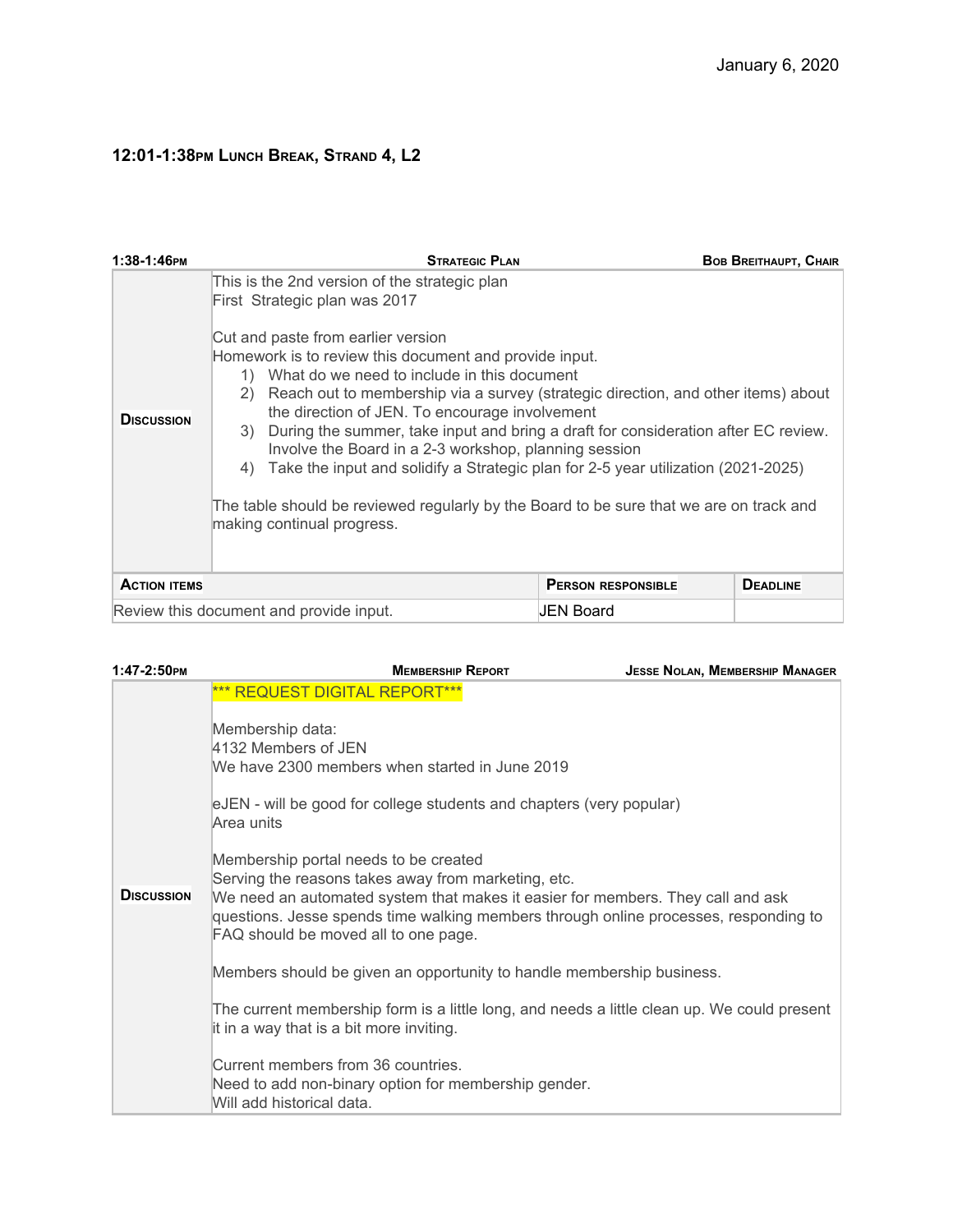| <b>ACTION ITEMS</b> |                                                                                                                                                                                                                                                                                                                                                                          | <b>PERSON RESPONSIBLE</b> | <b>DEADLINE</b> |
|---------------------|--------------------------------------------------------------------------------------------------------------------------------------------------------------------------------------------------------------------------------------------------------------------------------------------------------------------------------------------------------------------------|---------------------------|-----------------|
|                     | Music for All/BOA                                                                                                                                                                                                                                                                                                                                                        |                           |                 |
|                     | Market to students at jam sessions<br>Creating yJEN program will be important for sustainability, benefits, exclusivity<br>Create a flash mob at this year's conference for students during the middle of the day?,<br>Maybe a secondline parade?                                                                                                                        |                           |                 |
|                     | Telephone marketing (this does not work for band directors, they hate you!)<br>4000 band directors, 80% were unreachable. NTD Marketing sold JEN the Band Director<br>list. We have several more months of access.<br>Digital marketing was more impactful.                                                                                                              |                           |                 |
|                     | Conversion<br>Need a professional marketing campaign                                                                                                                                                                                                                                                                                                                     |                           |                 |
|                     | Thoughts for 2020:<br>Membership portal and automation<br>Membership Chapters, more engagement<br>Continue marketing to band directors<br>Reach out directly to yJEN members with resources specifically to them.<br>Marketing - will capture stakeholders on camera this week, to be used for campaigns in the<br>future.<br>Each week a marketing report is conducted. |                           |                 |
|                     | Including as much automation as possible for membership systems will all us to grow.                                                                                                                                                                                                                                                                                     |                           |                 |
|                     | Invoicing - All a manual process, very time consuming for directors with multiple students,<br>chaperones.                                                                                                                                                                                                                                                               |                           |                 |
|                     | Segment event registration for directors, and include gender.                                                                                                                                                                                                                                                                                                            |                           |                 |
|                     | Add gender by age.                                                                                                                                                                                                                                                                                                                                                       |                           |                 |

| $2:50-2:57$ PM    | <b>DEVELOPMENT COMMITTEE REPORT</b><br>Doug DuBoFF<br><b>ASHLEY SHABANKAREH</b>                                                                  |
|-------------------|--------------------------------------------------------------------------------------------------------------------------------------------------|
|                   | <b>COMMITTEE KEY INITIATIVES</b>                                                                                                                 |
|                   | 1. Establish Foundational and Corporate Funding                                                                                                  |
| <b>DISCUSSION</b> | The Committee will build upon actions taken in 2017-18 and with the JEN10 Campaign to<br>further foundation and corporate funding. Specifically: |
|                   | Current/Ongoing:                                                                                                                                 |
|                   | - Development Committee will budget for fundraising and development initiatives for<br>FY2020 in conjunction with Finance Committee.             |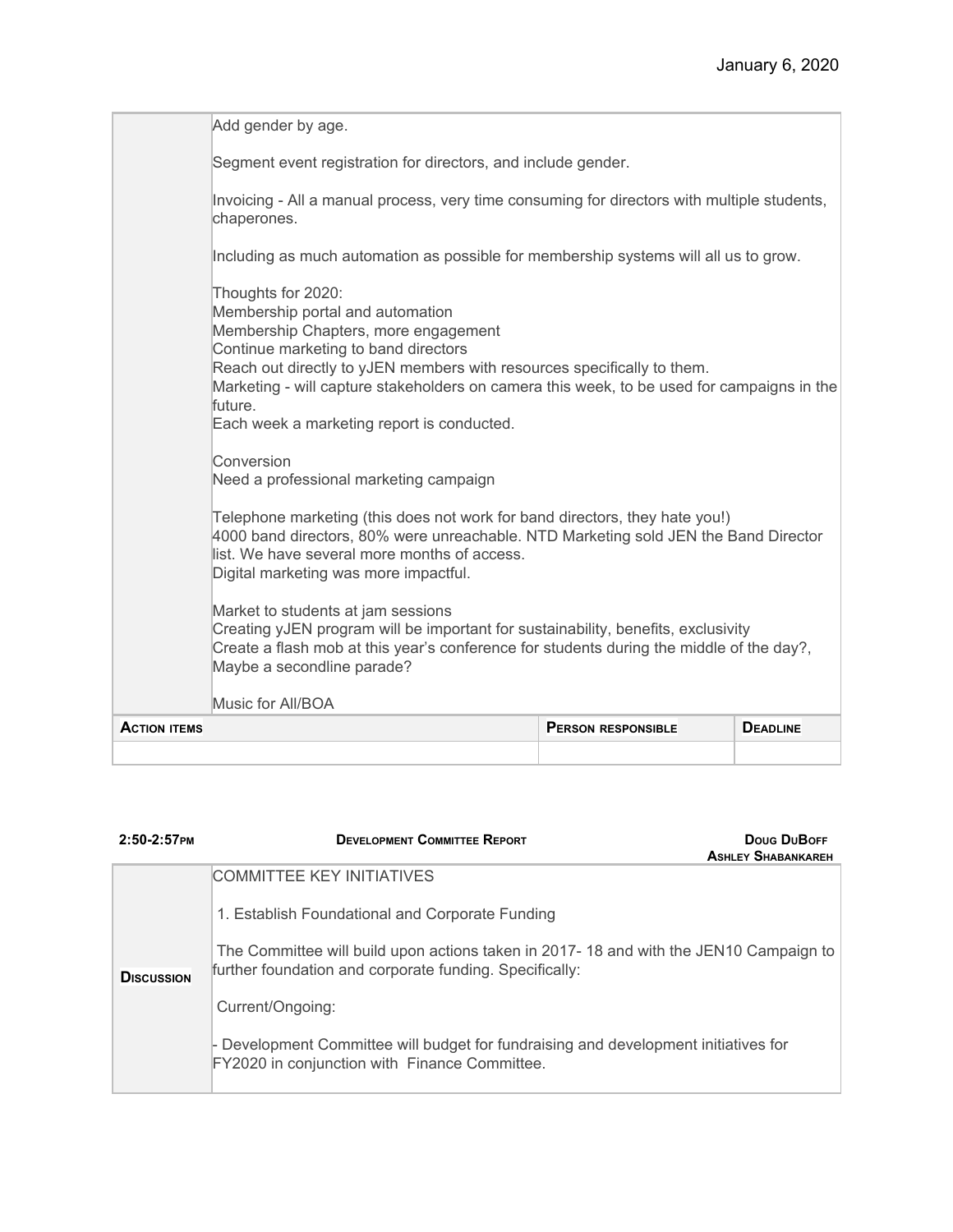- Create a more focused brochure for JEN Development purposes

- Build upon past DC initiative to create conference sponsorship solicitation program, selling sponsorships/partnerships for concert venues, clinic rooms, and ancillary spaces.

New:

- Identifying individuals/groups outside of JEN to assist/strategize/implement funding support for the organization.

- Identify a rotating point person from each conference city to join DC with assisting in establishing regional funding for annual conferences.

2. Expand and Establish Individual Donor and Outreach Resources: Utilizing the templates created by CCS, DC will work towards developing individual donor base (outside of the current membership).

Specifically:

Ongoing:

- Establish a cultivation plan during the JEN conference to introduce/showcase the organization to potential key/major donors.

- Developing a new "Presidents Dinner" with key major donors at the scholarship concert. This special reception will be coordinated as a daylong visit with potential "major" contributors to the organization.

(Building upon past DC chair leadership)

New:

- Utilizing Neon, explore, research, and integrate donor options, including recurring donations, quarterly gifts, memorial gifts, etc.

3. Establish a clear fundraising and revenue plan for FY20, accounting for new grants, engagement with individuals donors, etc.

New:

- Create a DC specific Revenue Plan, with benchmarks for fundraising, and including individual donors in this plan for engagement.

All plans will be considered for the 2022 conference.

Conference Exhibitors may be potential conference sponsors.

Board pledge form will be provided this week.

Circle of influence exercise will also be shared with Board.

**ACTION ITEMS PERSON RESPONSIBLE DEADLINE**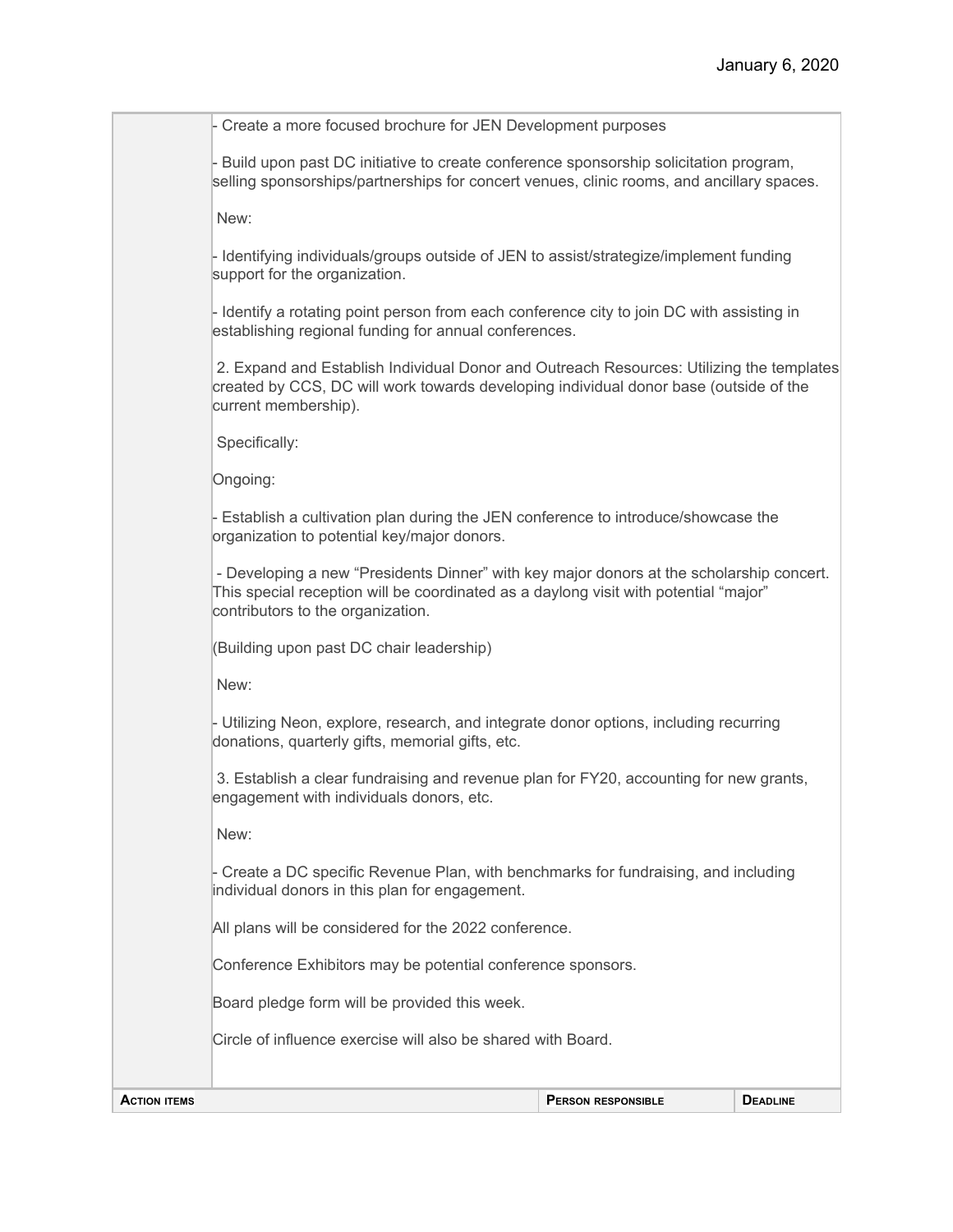| $\alpha$ iedge forms from JEN Board members. JEN Board to participate in Development Committee<br>circle of influence exercise. |  |
|---------------------------------------------------------------------------------------------------------------------------------|--|
|                                                                                                                                 |  |

#### **YOUNG COMPOSER SHOWCASE PROGRAM REPORT**

| <b>DISCUSSION</b>   | 2020 Selectees:<br>Annie Booth - Large Group Composition - Jolly Beach<br>Eri Chichibu – Small Group Composition – The Sea - Seven Years Voyage<br>Philip RyanGoss - Large Group Composition - Untitled No. 1<br>Maya Keren - Small Group Composition - Wyndmoor Maya<br>Nathan Poehlke - Large Group Composition - Feeling Sleepy<br>Andrew Saliba - Small Group Composition - Silent Minority<br>Gabriel Severn - Small Group Composition - Canção Para Fina<br><b>HONORABLE MENTIONS</b><br>Paulo Santos - Small Group Composition - Twisted Voyage<br>John Sturino - Large Group Composition - Tip City<br>Yoko Suzuki - Large Group Composition - Cat Tricks |                           |                 |
|---------------------|-------------------------------------------------------------------------------------------------------------------------------------------------------------------------------------------------------------------------------------------------------------------------------------------------------------------------------------------------------------------------------------------------------------------------------------------------------------------------------------------------------------------------------------------------------------------------------------------------------------------------------------------------------------------|---------------------------|-----------------|
| <b>ACTION ITEMS</b> |                                                                                                                                                                                                                                                                                                                                                                                                                                                                                                                                                                                                                                                                   | <b>PERSON RESPONSIBLE</b> | <b>DEADLINE</b> |
|                     |                                                                                                                                                                                                                                                                                                                                                                                                                                                                                                                                                                                                                                                                   |                           |                 |

#### **3:05-3:09PM**

**3:09-3:23PM**

**2:58-3:04PM**

### **EDUCATION COMMITTEE REPORT Dan Gregerman**

| <b>DISCUSSION</b>   | There is no news to report on this committee. |                           |                 |
|---------------------|-----------------------------------------------|---------------------------|-----------------|
| <b>ACTION ITEMS</b> |                                               | <b>PERSON RESPONSIBLE</b> | <b>DEADLINE</b> |
|                     |                                               |                           |                 |

#### **2020 COMMISSIONED CHARTS PROGRAM REPORT**

#### **Greg Yasinitsky**

| <b>DISCUSSION</b> | A committee was assembled regarding the JEN Commissions consisting of Greg<br>Yasinitsky, Chair; with Roxy Coss, JEN Board Member; and Horace Alexander Young,<br>woodwind artist, Washington State University faculty member, many years experience<br>touring with NEA JazzMaster Abdullah Ibrahim, and 2019 JEN Commission Composer.<br>After a discussion of possible composers, the following group of composers were selected<br>with the priorities being compositional excellence and diversity.<br>2020 Charts:<br>JAN/FEB - Wayne Wallace, Fillmore Street Mambo, Advanced Big Band |
|-------------------|-----------------------------------------------------------------------------------------------------------------------------------------------------------------------------------------------------------------------------------------------------------------------------------------------------------------------------------------------------------------------------------------------------------------------------------------------------------------------------------------------------------------------------------------------------------------------------------------------|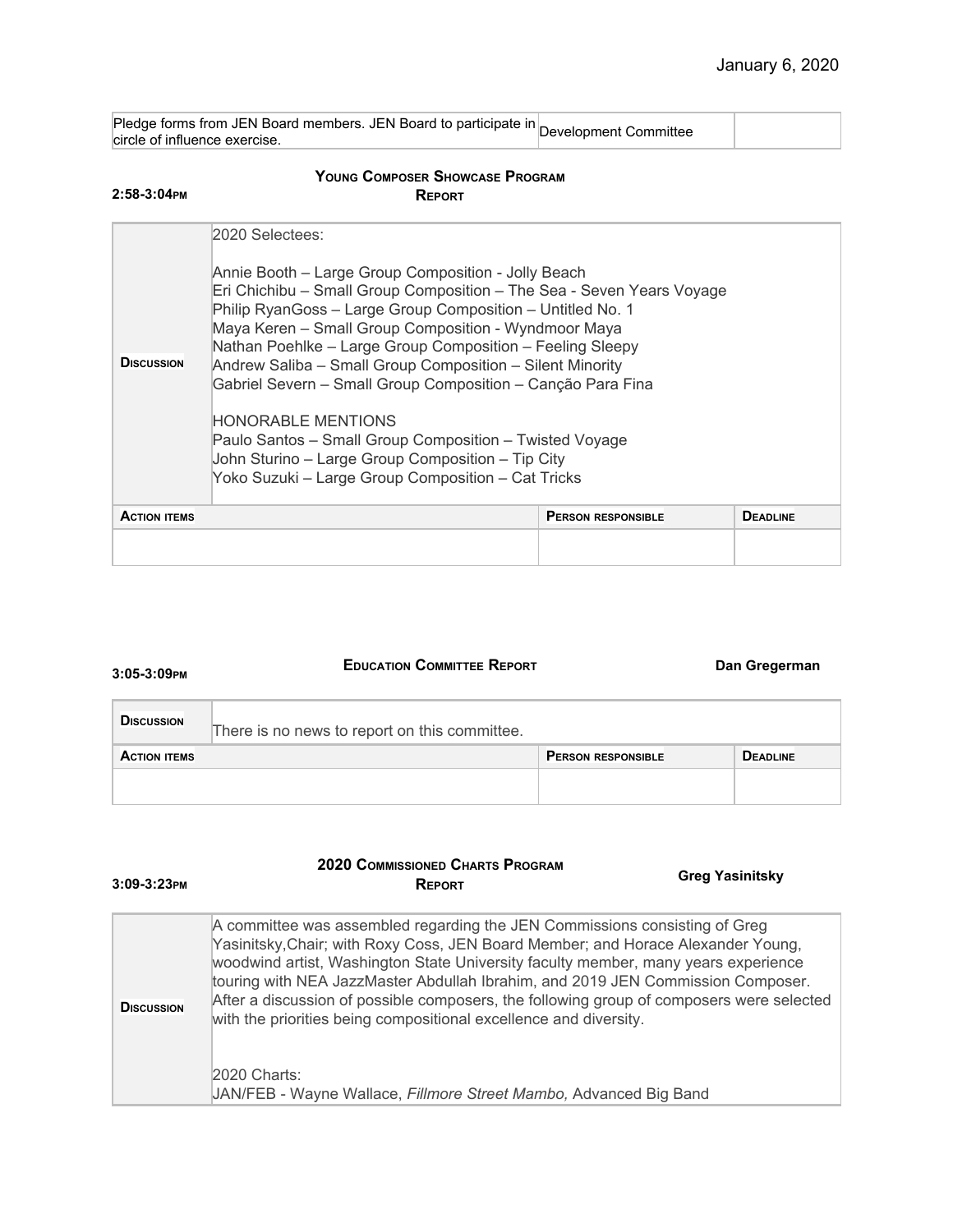MAR/APR - Kathleen Hollingsworth, *New Orleans Hop Scop Blues,* SSA Vocal Jazz MAY/JUN - Rick Hirsch, *Food Coma,* Easy Big Band JULY/AUG - Dee Spencer, *Sweet Emma B,* Combo SEP/OCT - Jennifer Barnes, *Bourbon Street Blues,* SATB Vocal Jazz NOV/DEC - Ben Markley, *Red-Light Green-Light,* Medium Big Band JEN agreements were sent to all six composers. The agreements were signed and returned by five of the composers. We are still waiting for Jennifer Barnes to sign and return her agreement. Caleb suggests a combination of highly established composers with lesser known composers included.

Greg Yasinitsky has trouble getting people to do the commissioned pieces. President Stoll suggests creating a task force to help solve this issue.

| <b>ACTION ITEMS</b> | <b>PERSON RESPONSIBLE</b> | <b>DEADLINE</b> |
|---------------------|---------------------------|-----------------|
|                     |                           |                 |

#### **2020 SCHOLARSHIPS & AWARDS PROGRAM REPORT**

| <b>D</b> ISCUSSION  | 2020 Scholarship Winners:<br>Mary Jo Papcih:<br>$\bullet$<br>Cami Mennitte Pereyra, Indiana University - Drums<br>$\circ$<br>Mary Ann Fischer:<br>○ Vivian Shanley, George Washington High School, Cedar Rapids, Iowa - Ba<br>Lou Fischer:<br>Gabriel Severn Loyalsock Township High School, Williamsport, PA - Bass<br>$\circ$<br>Hal Leonard:<br>Naomi Nakanishi, Eastman School of Music - Piano<br>$\circ$<br>David Baker:<br>Solomon Abang, University of Louisiana, Monroe - Trumpet/Vocal<br>$\circ$<br>Jamey Aebersold:<br>Marc Schwartz, University of Northern Colorado - Saxophone<br>$\circ$<br>Submittable made the process much easier |                           |                 |
|---------------------|------------------------------------------------------------------------------------------------------------------------------------------------------------------------------------------------------------------------------------------------------------------------------------------------------------------------------------------------------------------------------------------------------------------------------------------------------------------------------------------------------------------------------------------------------------------------------------------------------------------------------------------------------|---------------------------|-----------------|
| <b>ACTION ITEMS</b> |                                                                                                                                                                                                                                                                                                                                                                                                                                                                                                                                                                                                                                                      | <b>PERSON RESPONSIBLE</b> | <b>DEADLINE</b> |

**2021 JEN AWARDS--ESTABLISH <sup>A</sup> DOCUMENTED SYSTEM AND PROCESS FOR EACH AWARD**

**3:23-3:24PM**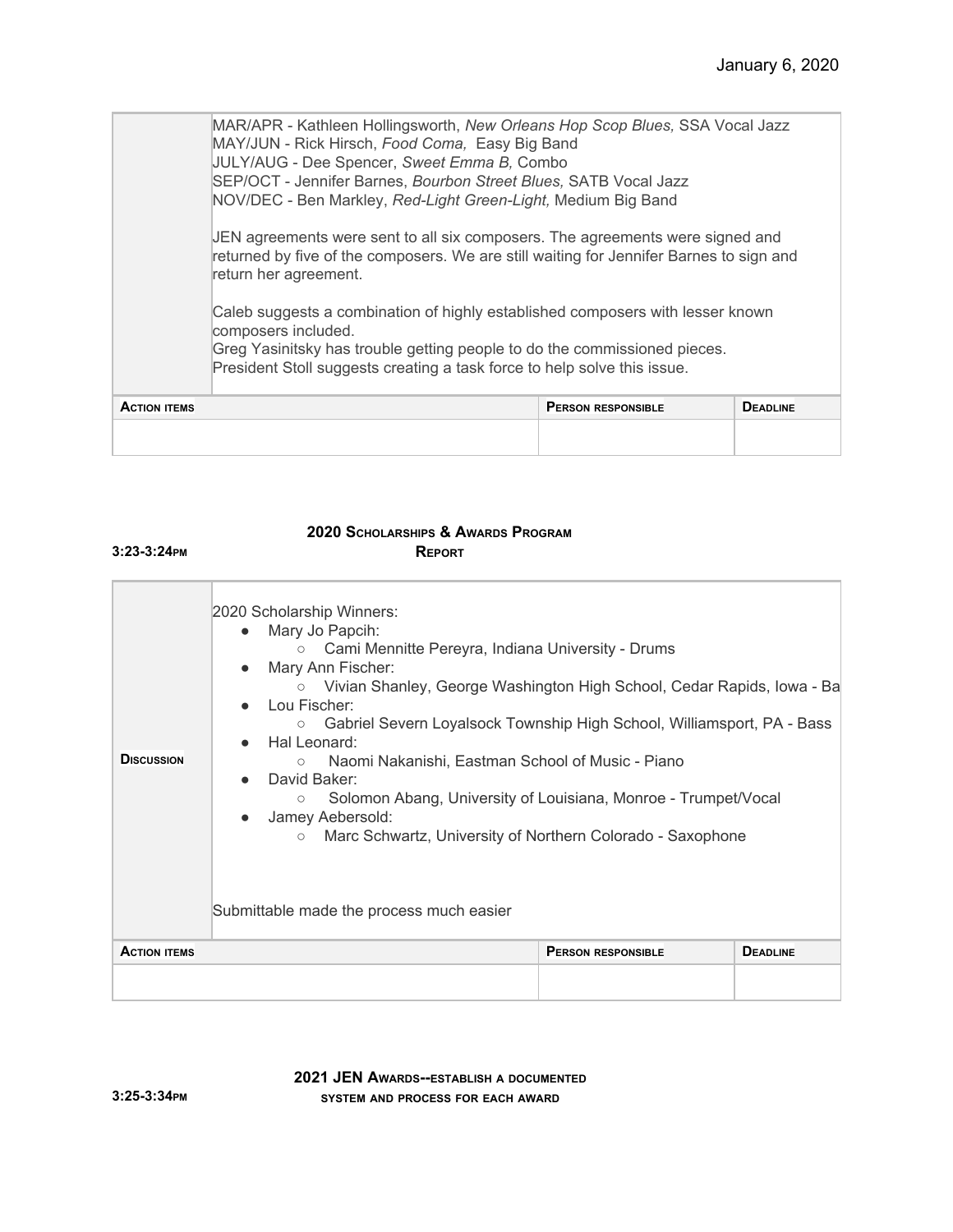|                     | Bob Sinicrope would welcome additional support with this process.<br>LeJENds of Jazz Education Award and LeJENds of Latin Jazz Award recipients should be<br>discussed and identified between the January and Summer Board meetings.                                                              |                           |                 |
|---------------------|---------------------------------------------------------------------------------------------------------------------------------------------------------------------------------------------------------------------------------------------------------------------------------------------------|---------------------------|-----------------|
| <b>DISCUSSION</b>   | MaryJo Papich suggests that JEN membership should have the opportunity to recommend<br>award recipients. Suggests a blurb on the website to contact a JEN Board member if you<br>would like to nominate an award recipient.<br>Perhaps JEN establishes a dedicated address for award nominations? |                           |                 |
| <b>ACTION ITEMS</b> |                                                                                                                                                                                                                                                                                                   | <b>PERSON RESPONSIBLE</b> | <b>DEADLINE</b> |
|                     |                                                                                                                                                                                                                                                                                                   |                           |                 |

| 4:15-4:28рм       | <b>REVISED PRO CATEGORIES - REVIEW</b><br><b>Sharon Burch, Managing Director</b><br><b>DESCRIPTIONS</b>                                                                                                                                                                                                                                                                                                                                                                                                                                                                                                                                                                                                                                   |
|-------------------|-------------------------------------------------------------------------------------------------------------------------------------------------------------------------------------------------------------------------------------------------------------------------------------------------------------------------------------------------------------------------------------------------------------------------------------------------------------------------------------------------------------------------------------------------------------------------------------------------------------------------------------------------------------------------------------------------------------------------------------------|
| <b>DISCUSSION</b> | 2021 Pro Categories Descriptions<br>Add a defining sentence underneath each one. (January 1 deadline to add.)<br>Identify the Dominant Style of Music you will be performing at JEN.<br>. Trad Jazz/New Orleans: Has a distinct front line (often consisting of a trumpet or cornet,<br>clarinet or saxophone, and trombone) engaging in polyphony through collective<br>improvisation and driven by a rhythm section (often consisting of a piano, guitar or banjo<br>bass or tuba, and drums) who deliver syncopated rhythms. More modern interpretations of<br>this style can also include Brass Band settings and configurations.<br>• Swing Era<br>$\bullet$ Bebop<br>• Hard bop<br>• Cool/Third Stream<br>• Fusion<br>$\bullet$ ECM |
|                   | • Smooth Jazz<br>• Latin Jazz                                                                                                                                                                                                                                                                                                                                                                                                                                                                                                                                                                                                                                                                                                             |
|                   | • Soul/Rock/Hip Hop influenced                                                                                                                                                                                                                                                                                                                                                                                                                                                                                                                                                                                                                                                                                                            |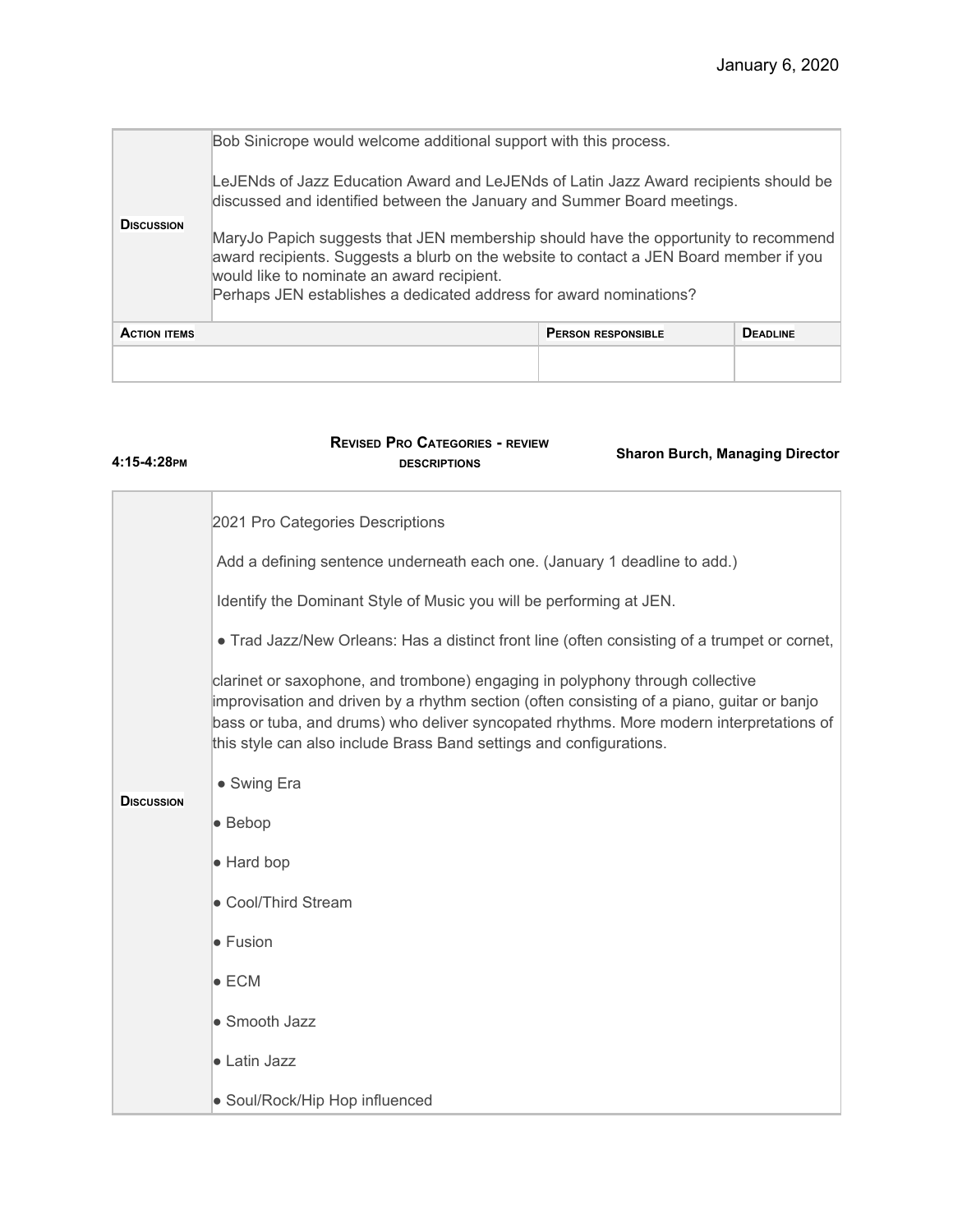|                                                         | • Post Bop/Modern Straight Ahead                                                                                                                                          |                           |                       |
|---------------------------------------------------------|---------------------------------------------------------------------------------------------------------------------------------------------------------------------------|---------------------------|-----------------------|
|                                                         | lo Free/Avant Garde                                                                                                                                                       |                           |                       |
|                                                         | l● Self-defined:                                                                                                                                                          |                           |                       |
|                                                         | (If you don't feel like your music fits within one of the above listed categories, define the<br>dominant style of music you are going to perform at the JEN conference.) |                           |                       |
| <b>ACTION ITEMS</b>                                     |                                                                                                                                                                           | <b>PERSON RESPONSIBLE</b> | <b>DEADLINE</b>       |
| Seton Hawkins will help to define the genre categories. |                                                                                                                                                                           | <b>Todd Stoll</b>         | Before we go<br>live. |

| $3:50-3:58$ PM      | <b>REVISIT POLICY REGARDING FREQUENCY (NUMBER</b><br>OF YEARS) AROUND PERFORMERS AND GUEST<br><b>ARTISTS</b>                                                                                                                                                                                                                                                                          |                           | <b>Todd Stoll, President</b> |
|---------------------|---------------------------------------------------------------------------------------------------------------------------------------------------------------------------------------------------------------------------------------------------------------------------------------------------------------------------------------------------------------------------------------|---------------------------|------------------------------|
| <b>DISCUSSION</b>   | What are our policies for comp badge requests for conference?<br>There were a total of 523 individual comps (mainly pro performers) not counting group<br>comps. Band members and presenters must be a member to participate.<br>Bob Breithaupt - suggests a comp badge policy moving forward.<br>Policy should be very few comp badges offered, all approved by the President/Board. |                           |                              |
| <b>ACTION ITEMS</b> |                                                                                                                                                                                                                                                                                                                                                                                       | <b>PERSON RESPONSIBLE</b> | <b>DEADLINE</b>              |

| $3:59-4:12$ PM    | <b>CONFERENCE REPORT</b>                                                                                                                                                                                                                                                                                                                                                  | DR. LOU FISCHER<br><b>CONFERENCE COORDINATOR</b> |
|-------------------|---------------------------------------------------------------------------------------------------------------------------------------------------------------------------------------------------------------------------------------------------------------------------------------------------------------------------------------------------------------------------|--------------------------------------------------|
| <b>DISCUSSION</b> | 54 JJF slots sold out (7-8 groups on waiting list)<br>2 community performances<br>39 performing<br>14 rehearsals (rehearsal space sold)<br>14 jam sessions, and secondline parade, Thursday at 6:40pm, Dirty Dozen Brass Band<br>Pre Registration this year through the roof<br>3365 badges printed<br>285 Student ID's<br>Estimated total attendance - will be over 4000 |                                                  |
|                   | Many countries represented; there is a large group of international attendees<br>Former Board attendees - roughly 18                                                                                                                                                                                                                                                      |                                                  |